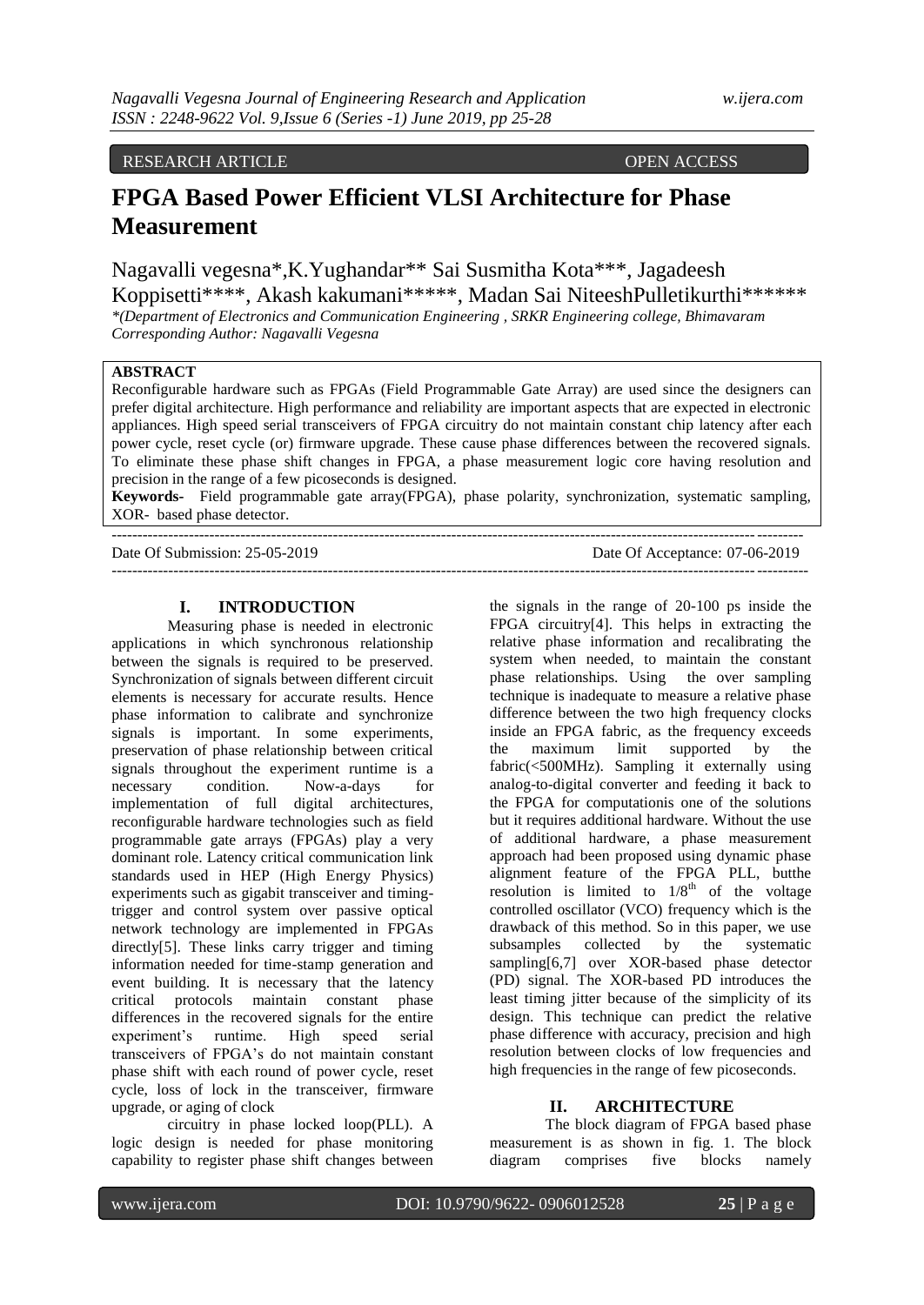synchronizer, XOR based phase detector, duty cycle computation, phase value computation, phase polarity detection.



**Fig.1. Block Diagram**

#### **2.1 Synchronizer**

The two high frequency clock signals inside FPGA must be sampled and synchronized at first. Random sampling holds no synchronous relationship between the sampling clock and the reference clock(CLK1). So we use the systematic sampling method for phase measurement. The necessary condition in systematic sampling is to maintain synchronous relationship between the sampling clock and the reference clock. For this reason we synchronize the high speed digital clocks. The two synchronous high-speed clock signals are sampled with another independent clock of much slower frequency i.e. sampling clock which is referred from [2]. The architecture of the synchronizer is shown in fig.2.



**Fig.2.Architecture of synchronizer**

#### **2.2 Phase Detector**

The synchronized high speed clocks are fed to the XOR-based phase detector for the detection of phase difference between the high frequency clock signals[3,8]. The architecture of phase detector is shown in fig.3.



**Fig.3. Architecture of XOR based phase detector**

## **2.3 Duty cycle computation**

The number of samples acquired for phase computation is referred as the sample population size (N). For counting of samples upto N and for the xored signal duty cycle and the reference clock duty cycle,the counters are used in this block. The architecture of duty cycle computation is shown in fig.4.

#### DUTY CYCLE COMPUTATION



**Fig.4. Architecture of Duty cycle computation**

#### **2.4 Phase value computation**

The computation of phase value involves two operation mainly division and multiplication. For ease of calculation which is mentioned in the works of [1], we use additional signals such as  $\alpha_i$ ,  $\beta_i$ , K,  $\emptyset_i$ ,  $\tilde{\theta}_i$ ,  $\delta[i]$ . The architecture of phase value computation is shown in fig.5.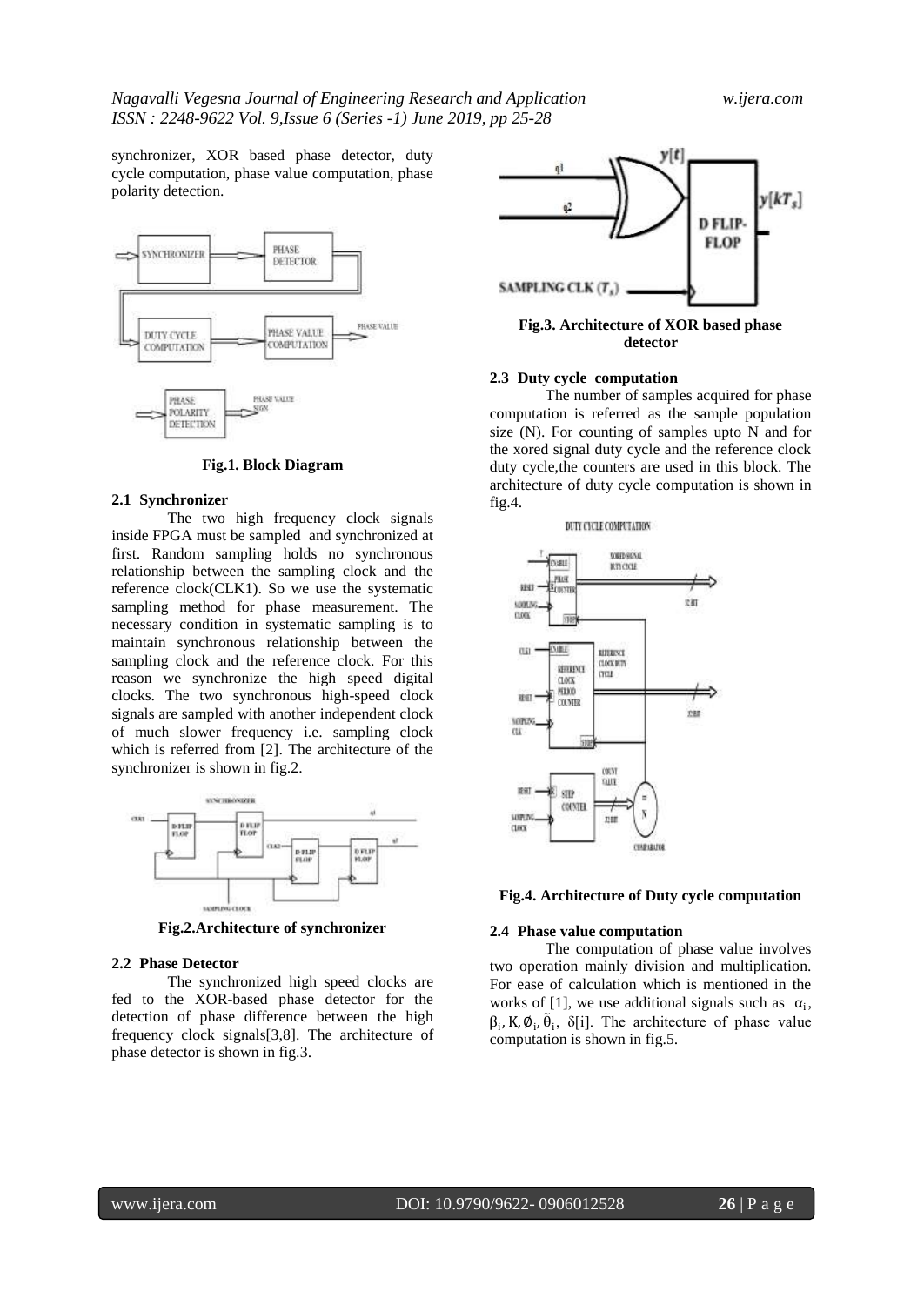

**Fig.5. Architecture of phase value computation**

#### **2.5 Phase polarity detection**

The measured phase difference cannot be distinguished between the leading or lagging phase shift. To resolve the phase polarity ambiguity, the reference clock (CLK1) is used to sample the phase shifted clock (CLK2) to determine whether the phase magnitude  $(\tilde{\theta})$  is positive (leading) or negative (lagging). The architecture of phase polarity detection is shown in fig.6. Bank skew cancellation can be measured in this block.



**Fig.6. Architecture of phase polarity detection**



**Fig.7 Performance analysis of synchronizer and phase detector**

From fig.7 we can see the input and output waveforms of synchronizer and phase detector blocks. CLK1 of 50nsec, CLK2 0f 50nsec with 10nsec offset value and samclk of 100nsec are

applied as inputs. During the rising edge of samclk, the input CLK1 is buffered to q1 and with some delay introduced by D flipflop, q1 is buffered to q2. Similarly during the rising edge of samclk, the input CLK2 is buffered to q3 and with some delay introduced by D flipflop, q3 is buffered to q4. d shows the output waveform of q2 xor q4. And finally with the rising edge of samclk, d is buffered to y.



**Fig.8. Performance analysis of duty cycle computation block**

From fig.8., we can observe the input and output waveforms of duty cycle computation block.The output of phase detector is fed to this block with the same time periods of CLK1,CLK2 and samclk.

The counter(count) counts until the reset is 0 and it stops when the reset is 1. Now the comparator compares the count value to the population size(N), when the condition is satisfied the stop signal gets activated.

Now the refout and pout outputs get counted when reset is 0 and stop is 0. When the stop signal becomes high the counting gets halted. When the reset becomes high, the counter is set to 0.